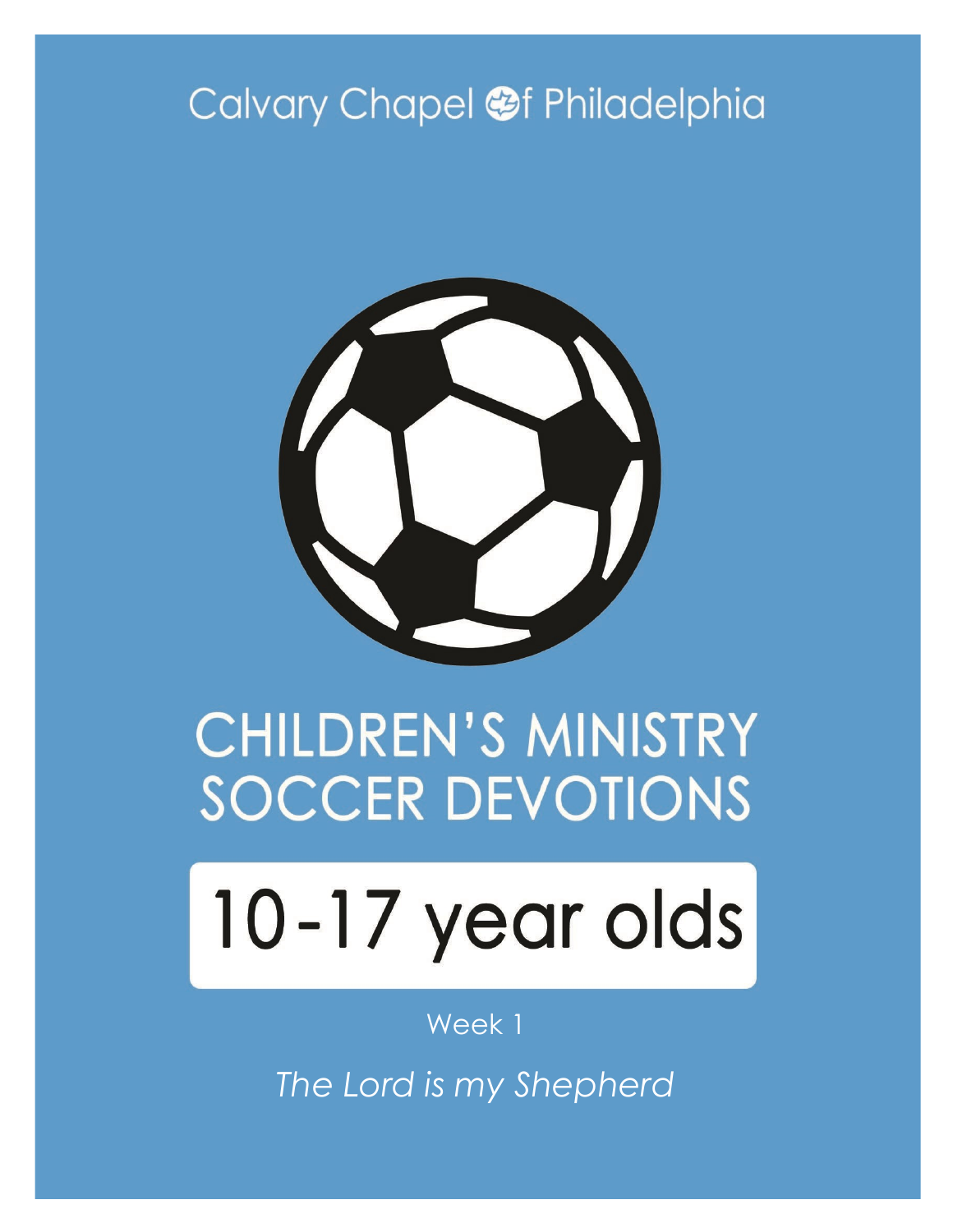#### The Lord is my Shepherd

The objective is the goal or main teaching point of this week's study. If you convey one thing to your players, make it this.

Read this passage aloud to the kids, as it will be the focus of this week's study. Each week's memory verse will be in bold.

Our lessons for our older age groups are designed to be more discussion-based. This section is for the coach to read ahead of time so that he/she understands the goal of the discussion and is able to direct the conversation.

#### **Objective This study will show the kids that the Lord is our Shepherd. He takes care of us, and we must follow Him.**

#### **Scripture Passage:**

"The LORD is my shepherd; I shall not want. He makes me to lie down in green pastures; He leads me beside the still waters."

Psalm 23:1-2

#### **Coaches Guide**

Psalm 23 compares us to sheep, which is not very flattering. Sheep are not smart, fast, or strong, and are easy prey for predators. That's why they need a shepherd to lead, protect, and provide for them. Likewise, we need the Lord as our Shepherd to lead, protect, and provide for us.

Sheep need grass to eat, calm water to drink, and a safe place to lie down where they will not be threatened by predators. A good shepherd will guide the sheep to these things. Our verses say that the Lord is like this good shepherd. He provides for not just our physical needs, like food or water, but also takes care of our spiritual needs, such as giving us wisdom in His Word and the ability to talk to Him in prayer, and gives us all kinds of extra blessings as well.

Some people don't want the Lord to be their Shepherd because that means He is the boss of their life, but that would be like a sheep thinking that it didn't need a shepherd and wandering off on its own. Most likely, that sheep would get lost or eaten. Just as the safest place for a sheep to be is under the care and leading of the shepherd, the best place for us to be is following the Lord. Yes, that does mean He gets to lead us rather than us leading ourselves, but like the Shepherd in Psalm 23, He leads us into places that are for our good, even if they are not the places that we wanted to go.

We all have a choice to make: are we going to live our own way and do what we want, like a sheep without a shepherd, or will we follow the Lord and allow Him to lead, protect, and provide for us?